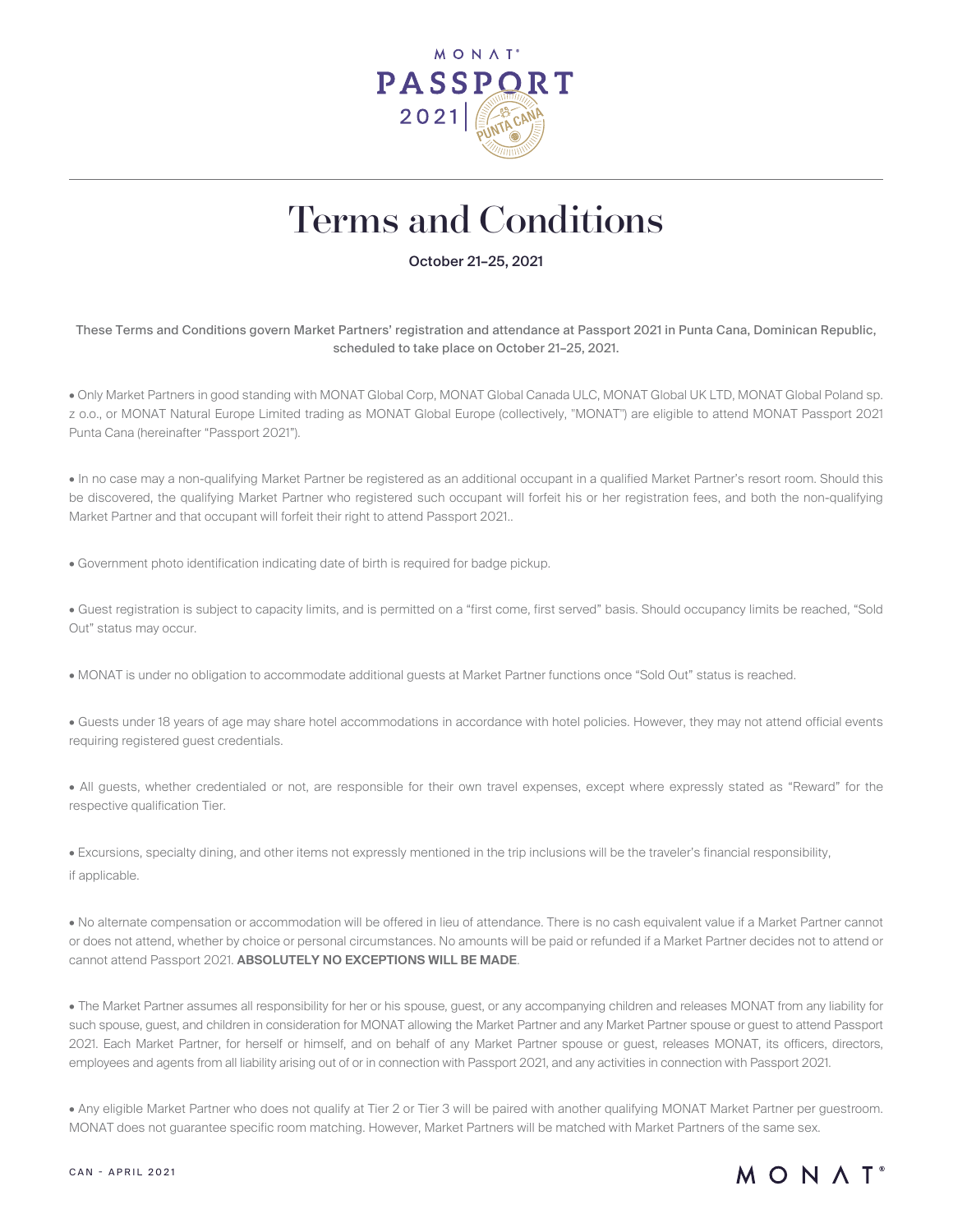• MONAT's ability to accommodate additional guest(s) is not guaranteed and should not be considered confirmed until official notice is provided approximately 14 days after registration closes.

• In the event a guest cannot be accommodated, a full refund will be provided to the method of payment provided at registration.

• MONAT reserves the right to modify trip dates, inclusions or program specifics at any time, and may even cancel the trip for any reason beyond the reasonable control of MONAT or the destination resort for the trip, including but not limited to "Acts of God," civil unrest, war, transportation disruption, weather, national emergency, labor strikes, or any other circumstance that MONAT or the destination resort, in their sole discretion, deem as making Passport 2021 impracticable, impossible or unsafe. Should such circumstances necessitate cancellation of the trip, MONAT shall not be liable for any damage, loss, liability, cost or expense a Market Partner or Market Partner's spouse, guest, or children may incur, even if MONAT is advised of the possibility of such damages; nor will MONAT be obligated to reschedule Passport 2021or provide separate or additional compensation of any kind.

• Each Market Partner who attends Passport 2021 understands that there is some danger in attending Passport 2021, and that there is the possibility of physical injury up to and including death. **MONAT strongly encourages all Market Partners and their guests to remain on the resort property during Passport 2021**. MONAT will not be liable for any physical injury or monetary loss that a Market Partner or a Market Partner's spouse, guest, or children may experience during the attendance of Passport 2021, in consideration of MONAT allowing the Market Partner and any Market Partner spouse, guest, or children to attend the Passport 2021. Each Market Partner, for herself or himself, and on behalf of any Market Partner spouse, guest, or children, releases MONAT, its officers, directors, employees and agents from all liability arising out of or in connection with Passport 2021 and any activities in connection with Passport 2021. In addition, as a condition of attending Passport 2021, the Market Partner agrees to indemnify, defend and hold harmless MONAT, its parent company, its subsidiaries, and its affiliates from any and all liability arising out of the attendance of Passport 2021 by the Market Partner and the Market Partner's spouse, guest, or children, or out of any misuse of any facilities by the Market Partner or such spouse, guest or children, except to the extent such damages arise directly from MONAT's willful misconduct.

Without the Market Partner's release and indemnity of MONAT set forth in the paragraph above, MONAT would not allow the Market Partner or the Market Partner's spouse, guest, or children to attend Passport 2021. If the Market Partner does not agree to the terms of such release and indemnity, the Market Partner should not and may not attend Passport 2021. By attending Passport 2021, each Market Partner confirms his or her agreement to the release and indemnity language in the paragraph above. All attendees will be required to sign a waiver of liability for badge pickup.

• By attending the event, the Market Partner, on the Market Partner's behalf, and on behalf of each Market Partner's spouse, guest, or children, consents to interviews, photography, audio recording, video recording and its/ their release, publication, exhibition, or reproduction to be used for news, webcasts, promotional purposes, telecasts, advertising, inclusion on websites, or any other purpose by MONAT and its affiliates and representatives, without any further payment to the Market Partner or the Market Partner's spouse, guest, or children. Each Market Partner, on the Market Partner's behalf, and on behalf of each Market Partner spouse, guest, or children, releases MONAT, its partners and each and all persons involved from any liability connected with the taking, recording, digitizing, or publication of interviews, photographs, computer images, video and sound recordings.

• By attending the event, the Market Partner, on the Market Partner's behalf and on behalf of each Market Partner's spouse, guest, or children, waive all rights that they may have to any claims for payment or royalties in connection with any exhibition, streaming, webcasting, television, or other publication irrespective of whether a fee for admission or sponsorship is charged, and they also waive any right to inspect or approve any photo, video, or audio recording taken by MONAT or the person or entity designated to do so by MONAT.

• Market Partners attending Passport 2021 will be solely responsible for income taxes attributable to incentive trips and other awards.

• Prior to **official notification** of achievement to qualifying Market Partners, all information regarding status and qualification is unofficial and subject to change and verification by MONAT. There are several factors that may contribute to a variance in status and qualifications.

• A written invitation delivered by electronic mail or postal mail, sent from the Events Department of MONAT Global Corp, is the only form of **official notification** recognized. Phone calls, person-to-person conversations, text messages, social media posts, and e-mail or postal mail from departments other than the Events Department at MONAT Global Corp are examples of communications that **would not constitute official notification** of qualification.

• Market Partners qualifying for Passport 2021 may not sell, substitute, transfer, or reassign their Passport 2021 reservation.